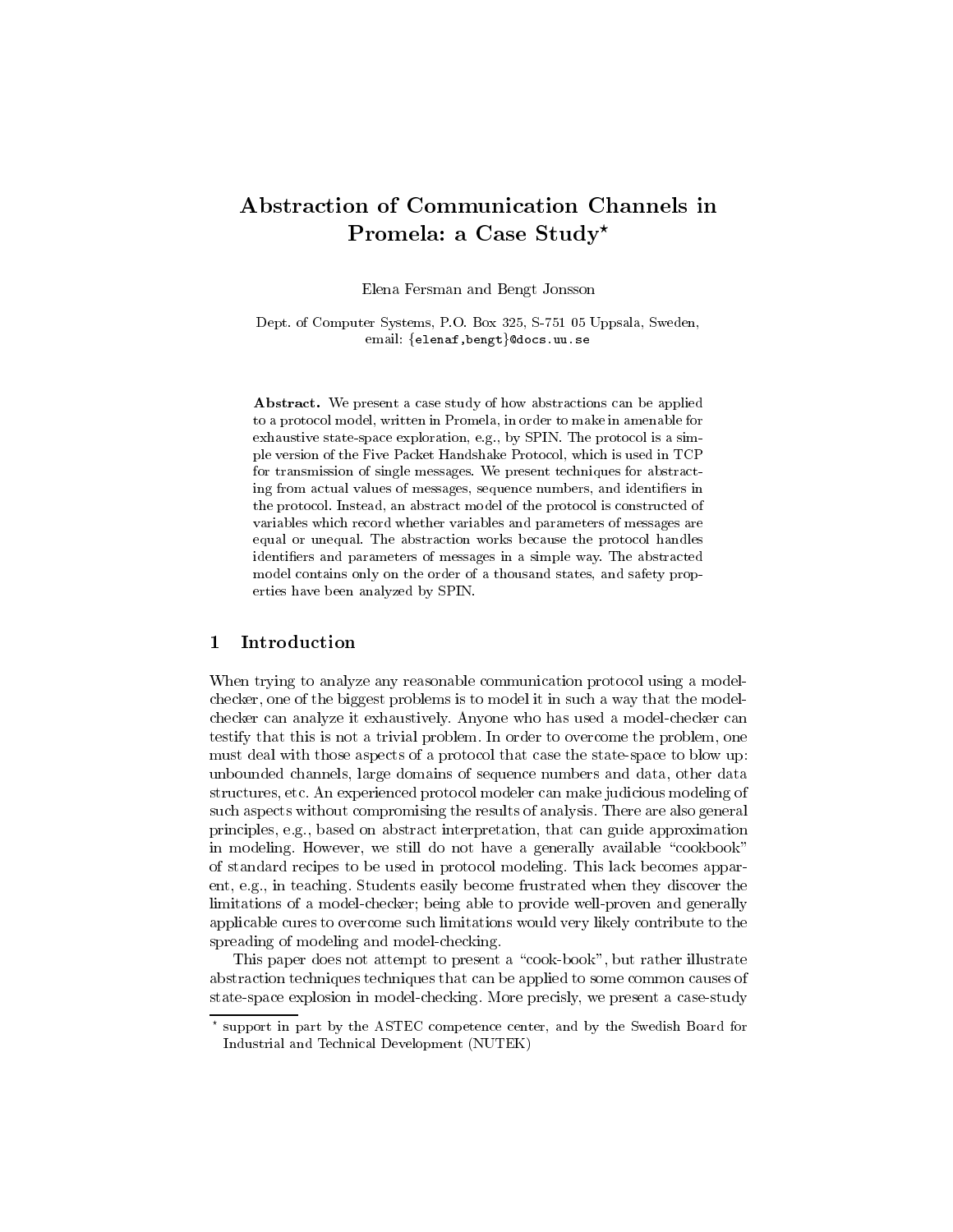on the modeling in Promela of the so-called Five Packet Handshake Protocol, which is used in TCP for transmission of single messages. Descriptions of the protocol appear, e.g., in [Bel76] and [Lyn96, pp. 718-729]. We focus on abstraction of some aspects of the protocol that makes it hard to model and analyze it in SPIN:

- { The protocol works under rather general assumption about the communication channel, which can reorder, lose, and duplicate messages.
- ${\bf r}$  inc protocol uses an unbounded set of identifiers.

These two aspects usually imply that it is not possible to perform exhaustive state-space exploration of a naive Promela model. We will therefore present some abstraction techniques which allow to decrease the state-space signicantly, in order to make exhaustive analysis possible. The abstraction is based on the observation that the protocol handles identifiers and parameters of messages in a simple way: the only operation performed is equality test and generation of new identiers. Inspired by this observation, we construct an abstract model of the protocol, where the values of variables and message parameters are totally removed. Instead, a set of boolean variables is used to record whether variables and message parameters are equal or unequal to each other. Based on a choice of boolean variables, an abstract model of the protocol is constructed, which simulates the original one in the usual sense of being a safety-preserving abstraction (e.g., [CGL94,DGG97]).

Related Work The basic principles underlying the construction of an abstract models are understood from e.g., [CC77,CGL94,DGG97]). Recently, they have become used as a means to make a model of a concurrent system amenable to model checking. One approach is based on *predicate abstraction*, proposed by Graf and Saidi [GS97], in which the state-space of the abstract model is defined by a set of boolean variables. Each boolean variable corresponds to a set of concrete states, i.e., it can be regarded as a predicate on the states of the concrete model. The transitions of the abstract model are constructed by proving theorems about the pre- and postconditions of the statements of the concrete model. Graf and Saidi use the interactive theorem prover PVS for this purpose. Das et al. [DDP99] instead use a specialized automated theorem-prover. Other works in this area are, e.g., by Bensalem et al. [BLO98], by Colon and Uribe [CU98], by Lesens and Saidi [LS97], and by Saidi and Shankar [SS99]. These works have not explicitly considered unbounded channels in the way considered in this paper.

The idea of abstracting contents of unbounded channels by recording only relevant information is in some sense the basis for some symbolic approaches to model checking of lossy channel systems [AJ96], and Petri Nets [ACJYK96]. In some sense, we have used the idea of "data-independence" [Wol86,JP93]. A contribution is to do this in a setting with unbounded channels.

*Outline* In the next section, we give a brief outline of the five packet handshake protocol. A Promela model of the protocol can be found in Section 2. In Section 3, we discuss how the state-space of the protocol can be reduced by some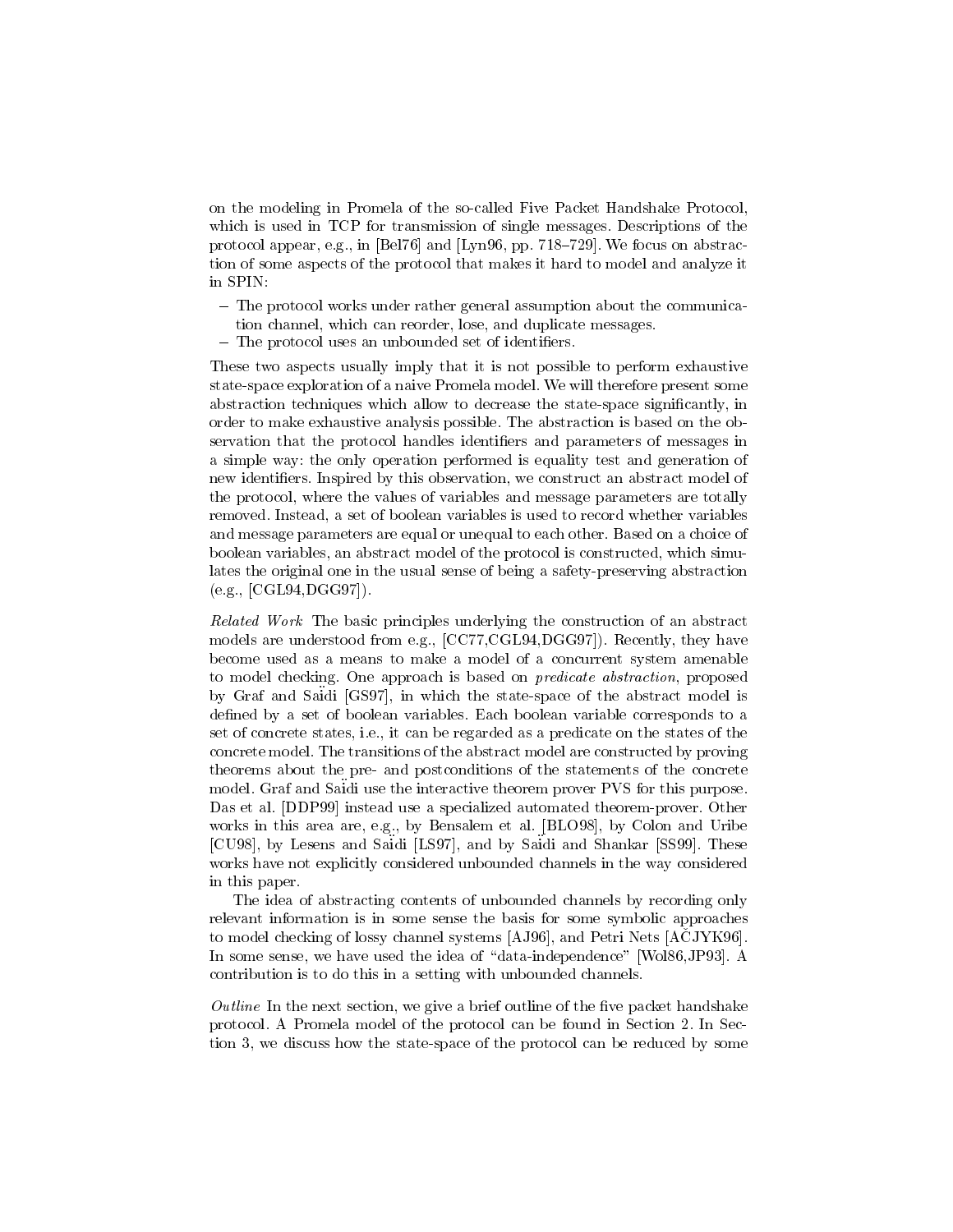abstractions. We also try to provide some general principles underlying these abstractions. Section 4 reporst on the effect of performing a drastic abstraction on the protocol Section 5 contains conclusions and directions for future work.

### 2 A Five Packet Handshake Protocol

In this section, we describe the Five Packet Handshake Protocol, which is used in TCP for transmission of single messages. Descriptions of the protocol appear, e.g., in [Bel76] and [Lyn96, pp. 718-729].

The protocol is intended to transmit single messages from a sender to a receiver. Before each message transmission, a pair of initialization messages must be exchanged in order to establish an appropriate sequence number, which will be associated with the message in question. After the transmission of a message, its receipt must be appropriately acknowledged, again by a pair of messages. Thus, five messages are required for the transmission of a single message, hence the name of the protocol.

The protocol is intended to work in the presence of losses, duplications, reorderings, and arbitrary delays in the channel. Additionally, the sender and receiver may crash, and be forced to reinitialize. Under these liberal conditions, the protocol may sometimes lose a message, but never transmit duplicates. It is well-known [Lyn96, Thm 22.13] that no protocol can implement a perfect FIFO channel under these assumptions.

Let us give a more detailed description of the protocol. The protocol consists of a Sender, a Receiver, and a communication medium, which can reorder, lose, and duplicate messages. The Sender receives a stream of messages from the environment, and it is the task of the protocol to transmit these in order to the Receiver, which then forwards them to its environment. In order to recover from crashes, both the Sender and the Receiver maintain a set of *unique identifiers*  $(UIDs)$ , taken from an infinite set, in stable memory (i.e., this set is not affected by crashes). The set represents the set of UIDs that have previously been used, and shall not be used again.

The transmission of a message consists of exchanging five packets.

- 1. The Sender sends a packet of form  $needuid(v)$ , in which v is a fresh UID. This is a request for a UID from the Receiver to be used for the message transmission.
- 2. The Receiver sends a packet of form  $accept(u, v)$  where v is the UID received in the previous *needuid* message, and u is a fresh UID to be used for the message transmission
- 3. The *Sender* sends the message m in a packet of form  $send(m, u)$ , where u is the UID just received in the *accept* message
- 4. The *Receiver* acknowledges the message by an  $ack(u)$  message
- 5. The Sender closes the packet exchange by a  $cleanup(u)$  message, which also tells the Receiver to stop using the UID  $u$  in any future packet exchange.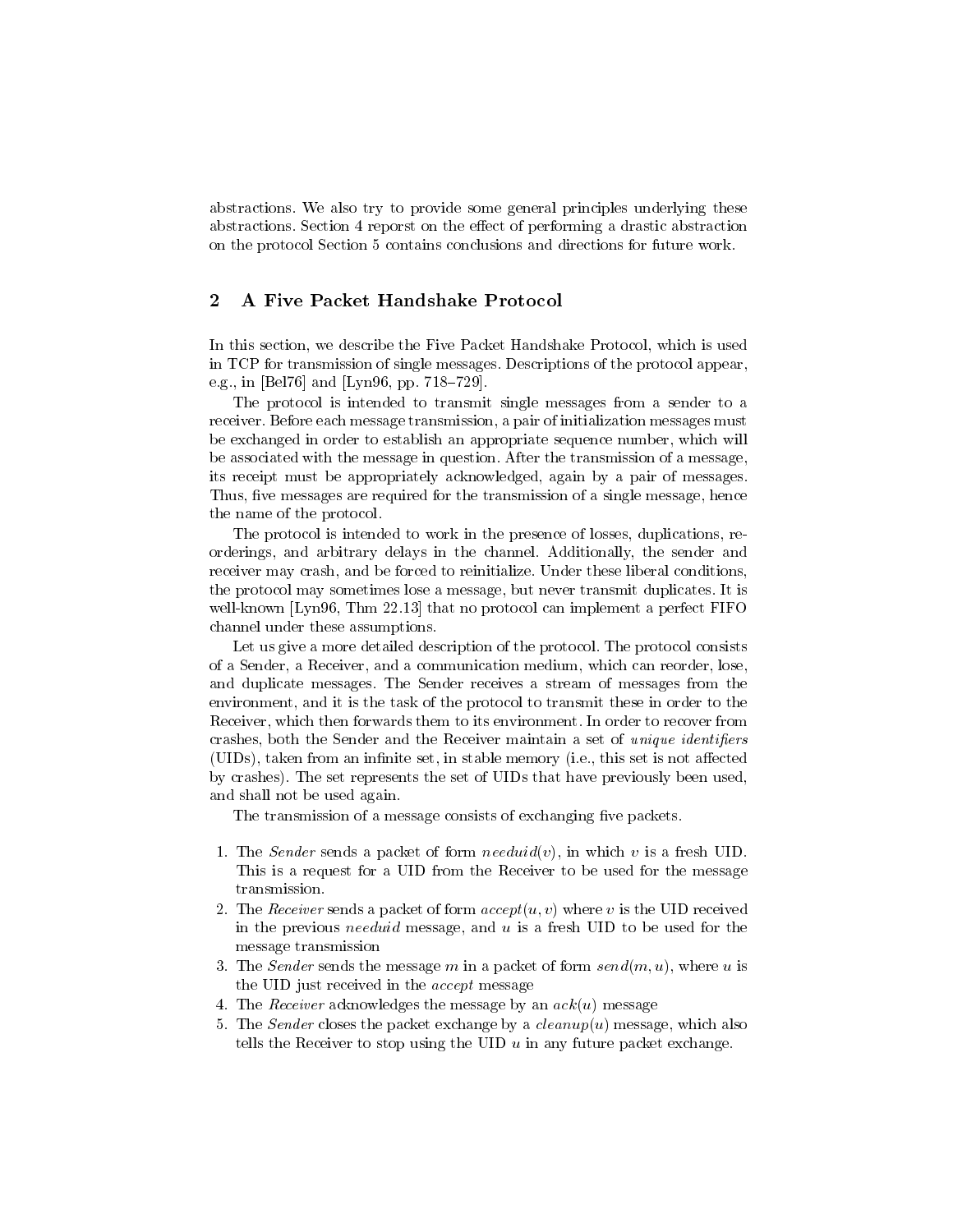In order to recover from packet losses, any packet can be retransmitted if the next expected packet does not arrive within some time. In the description in [Lyn96, pp. 718-729, there is a difference in retransmission policy between different packet types: packets of type needuid, accept, and send can be retransmitted an arbitrary number of times, whereas an ack packet is transmitted only on the receipt of a send packet; this is done even if the send packet is for an "outdated" UID. A cleanup packet can be sent in two situations.

- { on the receipt of an ack packet,
- $\alpha$  on the receipt of an  $\alpha$  outdated accept packet.

When a Sender or a Receiver crashes, they return to their initial state, but keep the record of used UIDs. In a crash, the Sender may lose some messages that were scheduled for transmission to the Receiver.

In the following, we give a naive simplified Promela model of the protocol, which is taken rather directly from the model of  $[Lyn96, pp. 718–729]$ . For readability, we have here not included some aspects of the model:

- $_{\rm H\,O}$  have not included our modeling or the imperfections in the channels (loss, reordering, duplication). These can be modeled in different ways: either by changing the Promela code that sends and/or receives messages, or by adding a demon process which scrambles the contents of Channels.
- { In the analyzed model, each message reception and the following sequence of local operations of a process are included within atomic brackets. A standard rule of thumb (e.g., [Lam90,MP92] is to to enclose any sequence triggered by a receive, potentially containing a resulting send, in atomic brackets. In the version shown here, we have omitted the atomic brackets for readability.

Some modeling conventions must be made before the protocol description can be turned into a Promela Model:

- { The sequence of messages to be transmitted from Sender to Receiver will be the sequence of numbers  $0, 1, 2, \ldots$  upto a maximum number MaxMsg.
- { The sequence of UIDs used will similarly be chosen as the sequence 0; 1; 2;::: upto a maximum number
- $_{\rm H\,C}$  as a separate channel for each packet  $_{\rm v\,P}$  or  $_{\rm e\,N}$ , the channel Sendchan to carry packets of form  $send(m, u)$ .

Following is the naive Promela model of the protocol.

```
#define NULL 0 /* Undefined value of lastUID */
                  200
#define MaxSeq 200 /* How many messages to check*/
#define ChanSize 5 /* channel size */
                  5
chan Needuidchan = [ChanSize] of { byte };
chan Acceptchan = [ChanSize] of { byte , byte };
chan Sendchan = [ChanSize] of \{ byte, byte \};chan Ackchan = [ChanSize] of { byte };
chan Cleanupchan = [ChanSize] of { byte };
```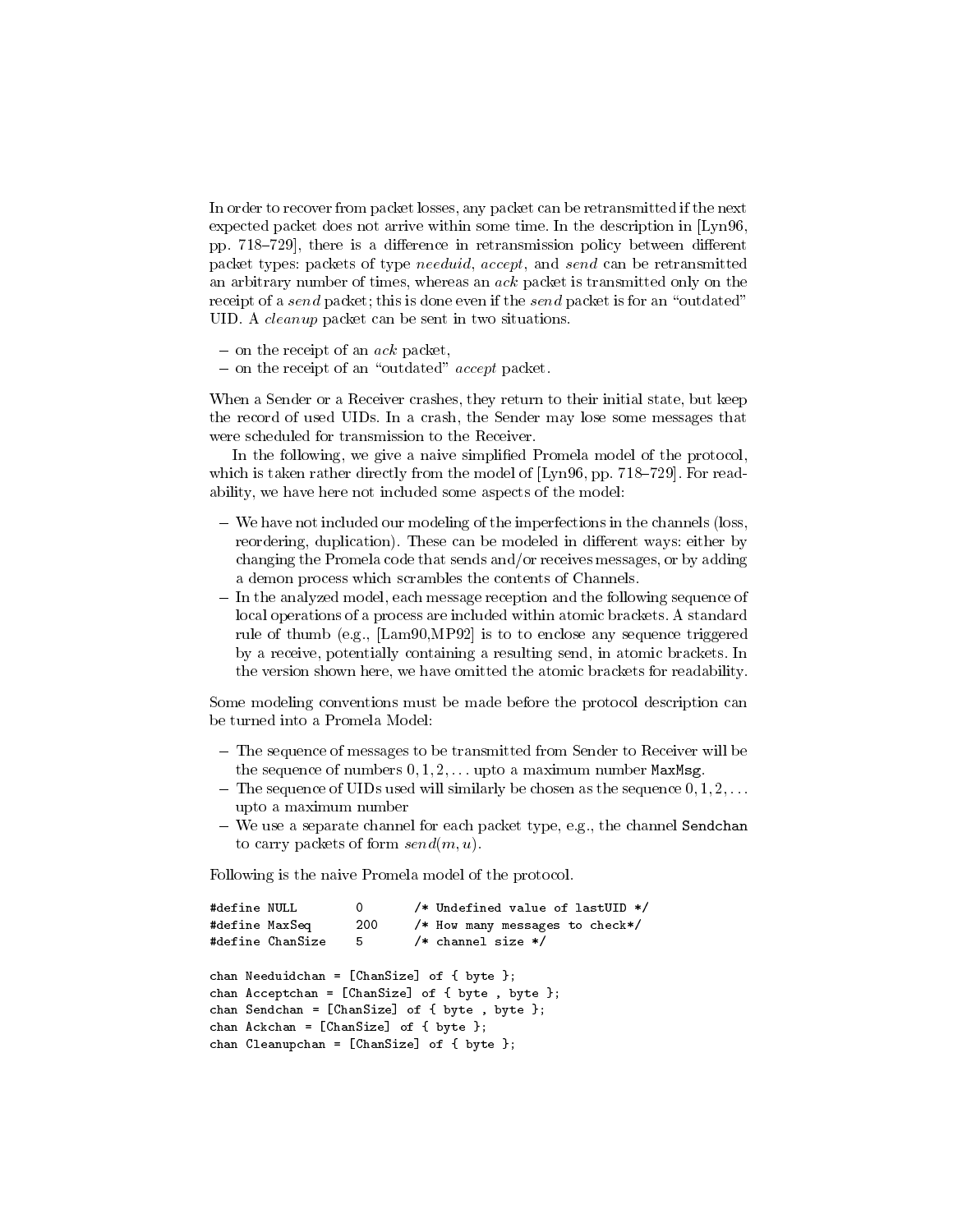```
active proctype Sender()
{ byte SaccUID, /* UID used to get new sequence number */
          SmsgUID, /* UID used as sequence number */
          SnextMsg; /* The message to be transmitted */
   byte u,v; /* Used to receive parameters of messages */
Sidle: SnextMsg < MaxSeq -> /* get next message to send*/
                  SnextMsg++ ;
      SaccUID < MaxSeq -> /* get fresh UID*/
                  SaccUID++ ;
Sneeduid: do
        :: Needuidchan! SaccUID /* (re)transmit first packet */
        :: Acceptchan? u, v -> /* on reception of accept message */
              if
              :: v == SaccUID -> /* if correct uid start sending */
                   SmsgUID = u ; break
              :: else -> /* otherwise send cleanup */
                   Cleanupchan ! u
             fi
        :: Ackchan? u -> /* on a spurious ack */
              Cleanupchan ! u /* reply with cleanup */
        :: goto Scrash /* crash */
        od;
Ssend: do
      :: Sendchan!SnextMsg,SmsgUID /* (re)transmit message */
      :: Ackchan? u -> /* on reception of ack */
           if
           :: (u == SmsgUID) -> /* if correct uid */
                 Cleanupchan!u; /* send cleanup and restart */
                 goto Sidle
           :: else -> Cleanupchan!u /* otherwise send cleanup */
           fi
      :: Acceptchan? u,v -> /* if spurious accept */
           if
           :: (u != SmsgUID) -> /* if old, send cleanup */
                 Cleanupchan!u
           :: else -> skip /* if current, do nothing */
           fi
     :: goto Scrash /* crash */
     od ;
Scrash: do /* lose some input msgs */
        :: SnextMsg < MaxSeq -> SnextMsg++
        :: skip -> break
        od;
        goto Sidle
}
```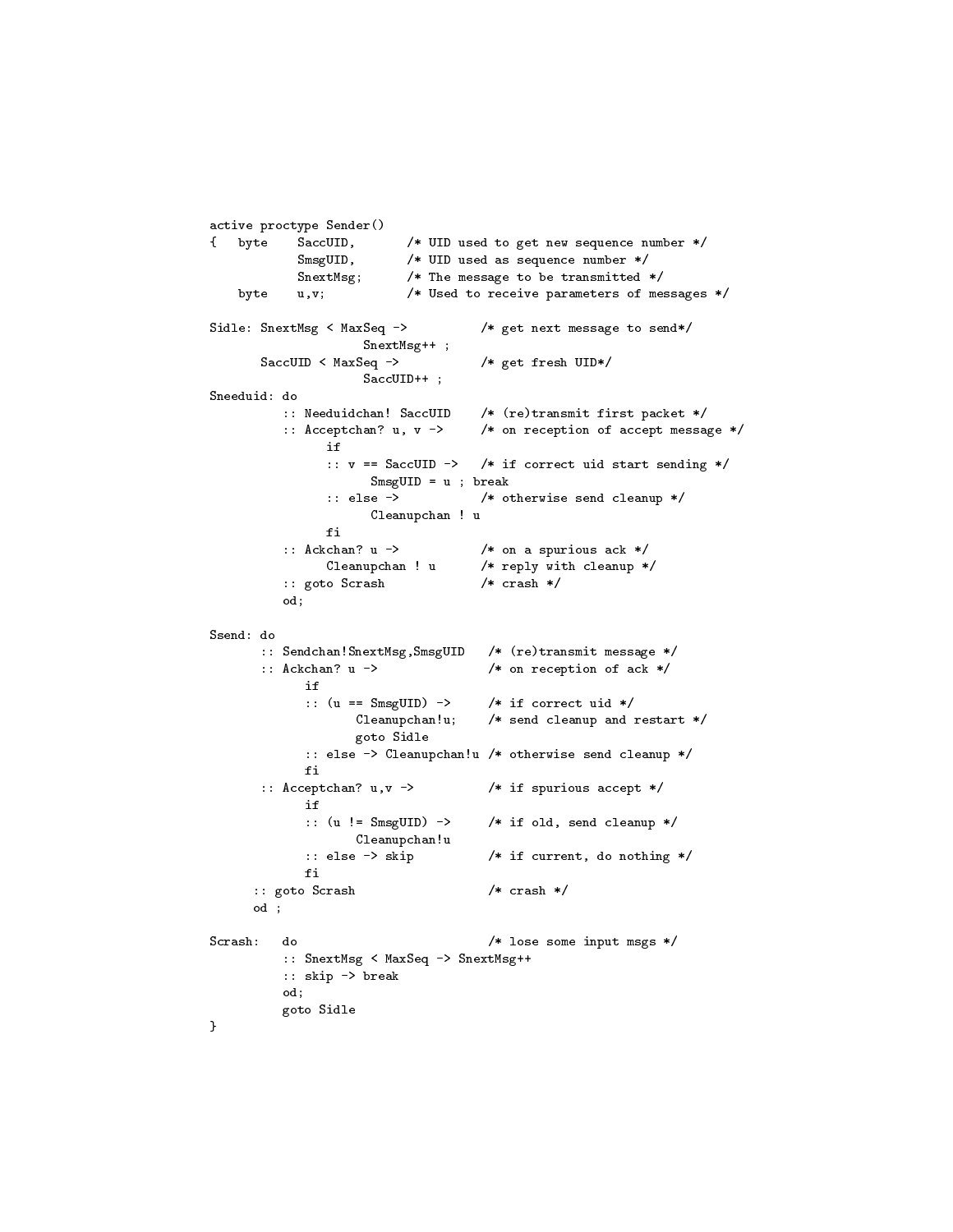```
active proctype Receiver()
€
   byte
            RaccUID,
                          /* UID used to ge new sequence number */
                          /* UID used as sequence number */RmsgUID,
                         /* rembembers last sequence number */RlastUID,
            RexpMsg;
                          /* The message to be received *//* Used to receive parameters of messages */
    byte
            m, u, v;Ridle: RmsgUID < MaxSeq -> RmsgUID++ ; /* get fresh sequence number */
       do
       :: Needuidchan? RaccUID ->
                                        /* when needuid arrives *//* start sending accept */break
       \therefore Sendchan?m,u ->
                                        /* spurious send */i f/* if old uid arrives */:: (u := RlastUID) \rightarrow Ackchan!u /* send ack */
             \therefore else \rightarrow skip
             fi
       :: Cleanupchan?u -> skip
                                       /* ignore cleanup */:: goto Rcrash
                                        /* crash */od;Raccept: do
         :: Acceptchan! RmsgUID, RaccUID /* (re)transmit msg 2 */
         :: Sendchan ? m, u ->
                                            /* on reception of send */if
              \therefore (u == RmsgUID) ->
                                            /* if correct uid */
                    RlastUID = u;
                                            /* remember uid */
                     \texttt{assert}(m \geq R\texttt{expMsg}); /* check ordering */
                     RexpMsg = m+1; break /* update expected Msg */
              :: (u != RmsgUID && u != RlastUID) -> /* if old uid */
                                          Acknowled{x}ckchan!u /* send ack */
              :: else -> skip
              f_i:: Needuidchan? v -> skip
                                              /* ignore needuid */
         :: Cleanupchan? u ->
                i f
                \therefore (u == RmsgUID) ->
                                              /* on cleanup */RlastUID = NULL;/* clean RlastUID */
                       goto Ridle
                :: else -> skip
                fi
         :: goto Rcrash
                                              /* crash */od;
Rack: do
      :: Ackchan! RmsgUID
                                          /* (re)transmit ack */
      :: Cleanupchan?u ->
                                           /* when cleanup arrives */\mathbf{i} f
                :: (u == RlastUID) ->/* if current uid */RlastUID = NULL;/* restart */goto Ridle
                :: else -> skip
                                          /* else skip */
```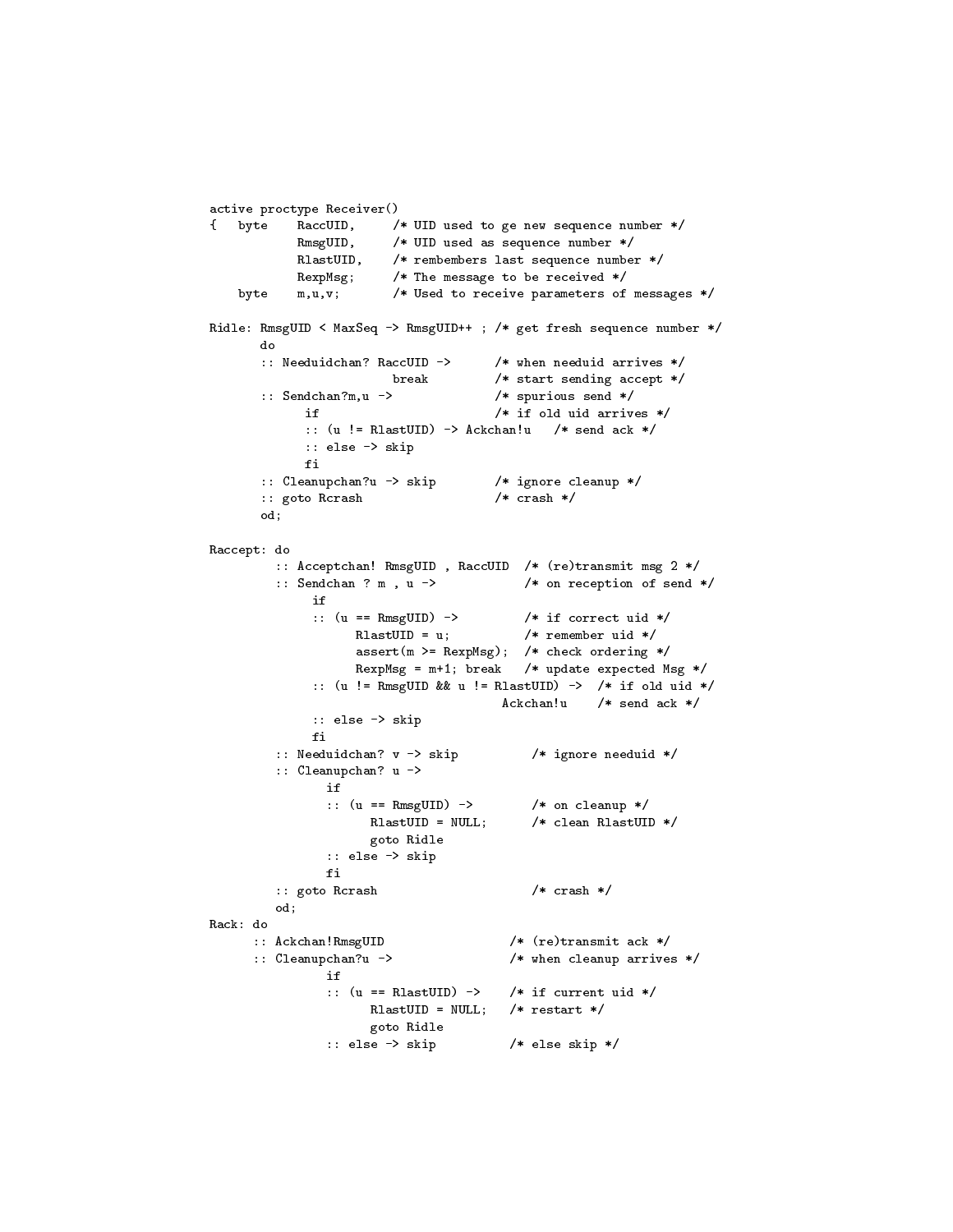```
f_i:: Sendchan ? m , u -> /* spurious send msg */
             :: (u != RlastUID) -> /* if old uid */
                  Ackchan!u /* send ack */
             :: else -> skip
             fi
     :: Needuidchan? v -> skip /* ignore needuid */
     :: goto Rcrash /* crash */
     od;
Rcrash: RlastUID=NULL;
        goto Ridle
}
```
#### 3 Abstractions

A protocol model such as the one shown in the preceding section has far too many states for an exhaustive analysis to be feasible. We therefore present, in this subsection, how to obtain a rather drastic abstraction of the protocol. The basic idea is to represent only as much information as needed to infer the possible continued behavior of the protocol. The abstraction will abstract the state variables and channels of the (concrete) protocol model by a set of (abstract) boolean variables. The concrete and the abstract model are related by a concretization function  $\gamma$ , which maps sets of states of the abstract model to sets of states of the concrete model. For each boolean variable  $b$ , we can regard the predicates  $b$  and  $\neg b$  as sets of abstract states (the sets of states where b, resp.  $\neg b$ , is true). These sets correspond to the sets  $\gamma(b)$  and  $\gamma(\neg b)$  of concrete states. Note that, unlike some other approaches to predicate abstraction (e.g., [GS97,DDP99], the sets  $\gamma(b)$  and  $\gamma(\neg b)$  need not be disjoint. We do this for convenience, in the hope of getting a smaller abstract model. Having defined  $\gamma(b)$  and  $\gamma(\neg b)$  for all boolean variables, the function  $\gamma$  is extended to arbitrary sets in the natural way by

$$
\begin{array}{l}\n\gamma(\phi \ \land \ \phi') \equiv \gamma(\phi) \ \land \ \gamma(\phi') \\
\gamma(\phi \ \lor \ \phi') \equiv \gamma(\phi) \ \lor \ \gamma(\phi') \\
\end{array}
$$

The control states of the abstract model are identical to the control states of the concrete model.

We note that the only operations on the variables of the protocol are check for equality, and assignment of a fresh value to a variable. For the variables SnextMsg and RnexpMsg that model the transmitted messages, this is not quite true, but we can make it true by not modeling them as integers. Instead, we let each new message, which is to be transmitted by the Sender, be a fresh value. When receiving a message, we let the receiver check that the received message is equal to the message that the Sender is trying to send. We use a boolean 
ag to check for duplicate receptions.

We construct an abstraction for variables that are used in this way by including, for each pair  $x, x'$  of state variables of the protocol, an abstract boolean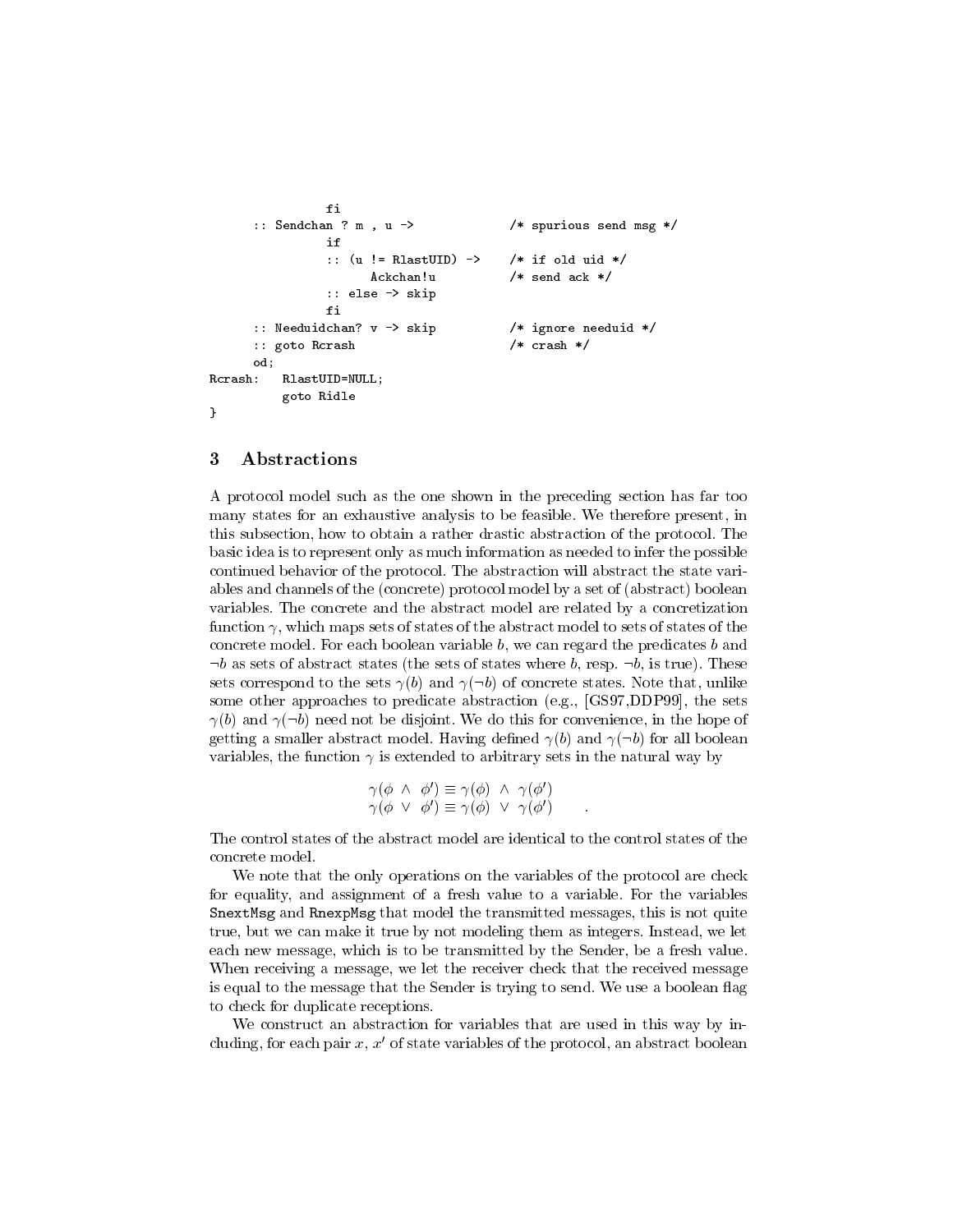variable, named  $x_{\text{eq}} x'$ , which is true if and only if  $x = x'$ . This means that

$$
\gamma(x \text{ .eq. } x') \equiv x = x' \qquad \text{and} \qquad \gamma(\neg \ x \text{ .eq. } x') \equiv x \neq x'
$$

The abstraction of channel contents is slightly more complicated. Intuitively, the contents of a channel may influence the future behavior of the protocol by containing messages. The potential influence of receiving a message can be determined by checking whether its parameters are equal or unequal to state variables of the protocol, and also to parameters of other messages, possibly in other channels.

Based on this idea, we construct an abstraction of channel contents using boolean variables as follows. We regard each message as a tuple of parameters. For instance, the messages in channels Needuidchan, Ackchan, and Cleanupchan are tuples with one elements, and the messages in channels Acceptchan and Sendchan are tuples with two elements. An abstract variable <sup>b</sup> will record whether some channel  $c$  contains a message, whose elements satisfy some equality constraint over its elements. An equality constraint over a set of parameters is a conjunction of formulas of form  $v = v$  for  $v \neq v$  , where  $v, v$  are either program variables or parameters of the message. We use the name  $c_{\rm m}c_{\rm \psi}$  for the boolean variable, which records whether the channel c may contain a message  $\langle u_1,\ldots,u_n\rangle$ which satisfies the equality constraint  $\psi$  over the parameters  $u_1, \ldots, u_n$ . Note the formulation *may contain* (abbreviated to mc in the variable name): since any message in a channel can be lost arbitrarily, we can only be sure that a certain message is *not* in the channel (i.e., if it was never sent). Formally, this is reflected by defining the concretization of  $c_{\text{mc}}\psi$ , as follows.

$$
\gamma(c \text{enc.} \psi) \equiv true \n\gamma(\neg c \text{enc.} \psi) \equiv \neg \exists \langle u_1, \dots, u_n \rangle \in c \cdot \psi
$$

Note that  $\gamma(c \text{mc}\psi)$  and  $\gamma(\neg c \text{mc}\psi)$  overlap. We do this in the hope of creating a small abstract model. Namely, if we would have defined  $\gamma(c \text{mc}\psi)$  as the negation of  $\gamma(\neg c_{\text{enc}} \psi)$ , then for any reachable abstract state where  $\gamma(c_{\text{enc}} \psi)$ is true, we would also have to include the corresponding abstract state where  $\gamma(c_{\rm m}c_{\rm \perp}\psi)$  is false, since the channel can always lose messages. As a further slight optimization, we require that at least one conjunct of  $\psi$  is an equality: if all conjuncts in  $\psi$  are inequalities, then any strange or outdated message will make the variable  $\gamma(c_{\rm m}c_{\rm \perp}\psi)$  true in the abstract model, meaning that the variable is uninteresting.

As an example, the abstract variable Needuidchan  $mc(u = SaccUID)$  (which in the Promela code will be written Needuidchan mc SaccUID) records whether the channel Needuidchan may contain a message  $\langle u \rangle$  such that u is equal to SaccUID.

In principle, the abstraction could contain a boolean variable  $x$ -eq  $x'$  for each pair x, x' of program variables, and a variable  $c_{\text{cm}} \sim \psi$  for each channel c and corresponding equality constraint  $\psi$ . Many of these will turn out to be dead variables in a static analysis of the abstract model, and so are not necessary.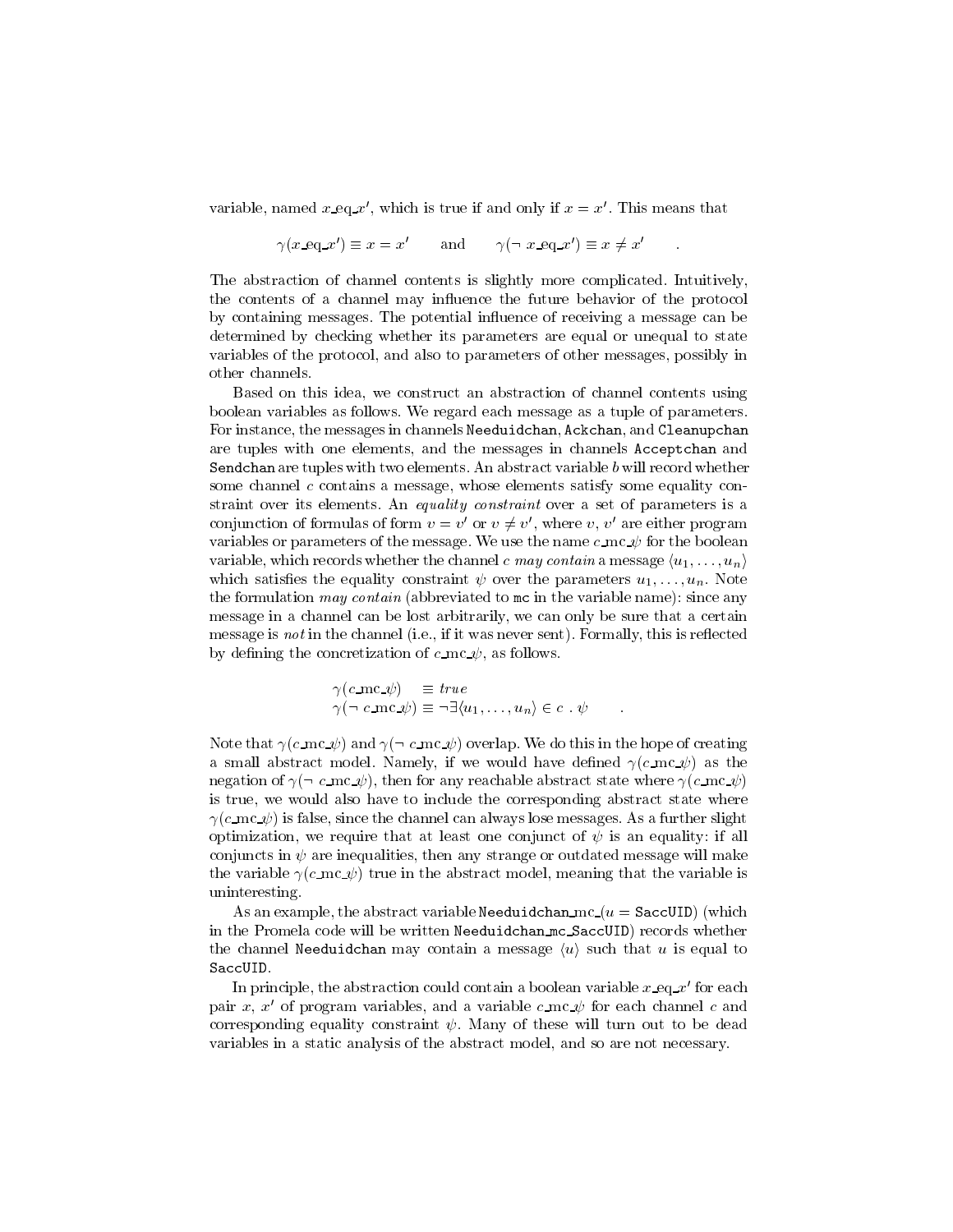Having chosen a set of abstract variables, with corresponding meanings, we should now construct an abstract Promela model, which simulates the concrete protocol model. This means that if the concrete model can make an atomic step from control point p to p' while changing the state of variables and channels from  $s$  to  $s$  , then for each state  $t$  of the abstract variables such that  $\gamma(t) \equiv s,$  there should be a state that the abstract variables such that  $\gamma(t) \equiv s$  and such that the abstract model can make a step from control point p to  $p'$  while changing the state of variables  $t$  to  $t$  . All safety properties of the abstract model will then also be satisfied by the concrete model [CGL94,DGG97]). Below, we make one suggestion for how this can be carried out.

We regard the concrete Promela model as consisting of a collection of guarded commands. For instance, an atomic statement of form

$$
\begin{aligned}\n\text{Somechan?} & u1, u2 \rightarrow \text{if} \\
& \vdots \quad \text{guard}_1 \rightarrow \text{stmts}_1 \\
& \vdots \quad \text{guard}_n \rightarrow \text{stmts}_n \\
& \text{fi}\n\end{aligned}
$$

is regarded as consisting of a set of atomic guarded commands of form

 $GC_i \equiv$  Somechan?u1, u2 -> guard<sub>i</sub> -> stmts<sub>i</sub>

for  $i = 1, \ldots, n$  (We assume that the statement can not deadlock after reception of a message from Somechan).

For each  $GC_i$ , we construct a set of abstract statements, which are guarded by an expression g over abstract variables such that the set  $\gamma(g)$  includes the set  $\exists \langle u1, u2 \rangle \in \mathsf{Somechan} \land guard_i$  corresponding to the guard of  $GC_i$ . Furthermore, the abstract statements must update all abstract variables that may be affected by the assignments and send statements in  $st m t s_i$ . The updates to each such abstract variable b is guided by a postcondition  $sp(GC_i, true)$  of  $GC_i$  with respect to the predicate  $true$ . More precisely,  $b$  is assigned to TRUE under a condition truecond, such that  $\gamma$ (truecond) is implied by the conjunction of  $sp(GC_i, true)$ and  $\gamma(b)$ . Analogously, b is assigned to FALSE under a condition falsecond, such that  $\gamma(falsecond)$  is implied by the conjunction of  $sp(GC_i, true)$  and  $\gamma(\neg b)$ . Alternatively, abstract variables of form  $x_{eq}x'$  can be updated by an expression exp such that such that  $x = x' \Leftrightarrow \gamma(exp)$  is implied by  $sp(GC_i, true)$ . Note that the postcondition may refer to the values of variables before the statement.

Let us consider some examples. The statement

```
Ackchan? u ->
       if
       :: (u == SmsgUID) -> Cleanupchan!u; goto Sidle
       :: else -> Cleanupchan!u
```
which occurs within atomic brackets, is regarded as two guarded commands. The first one,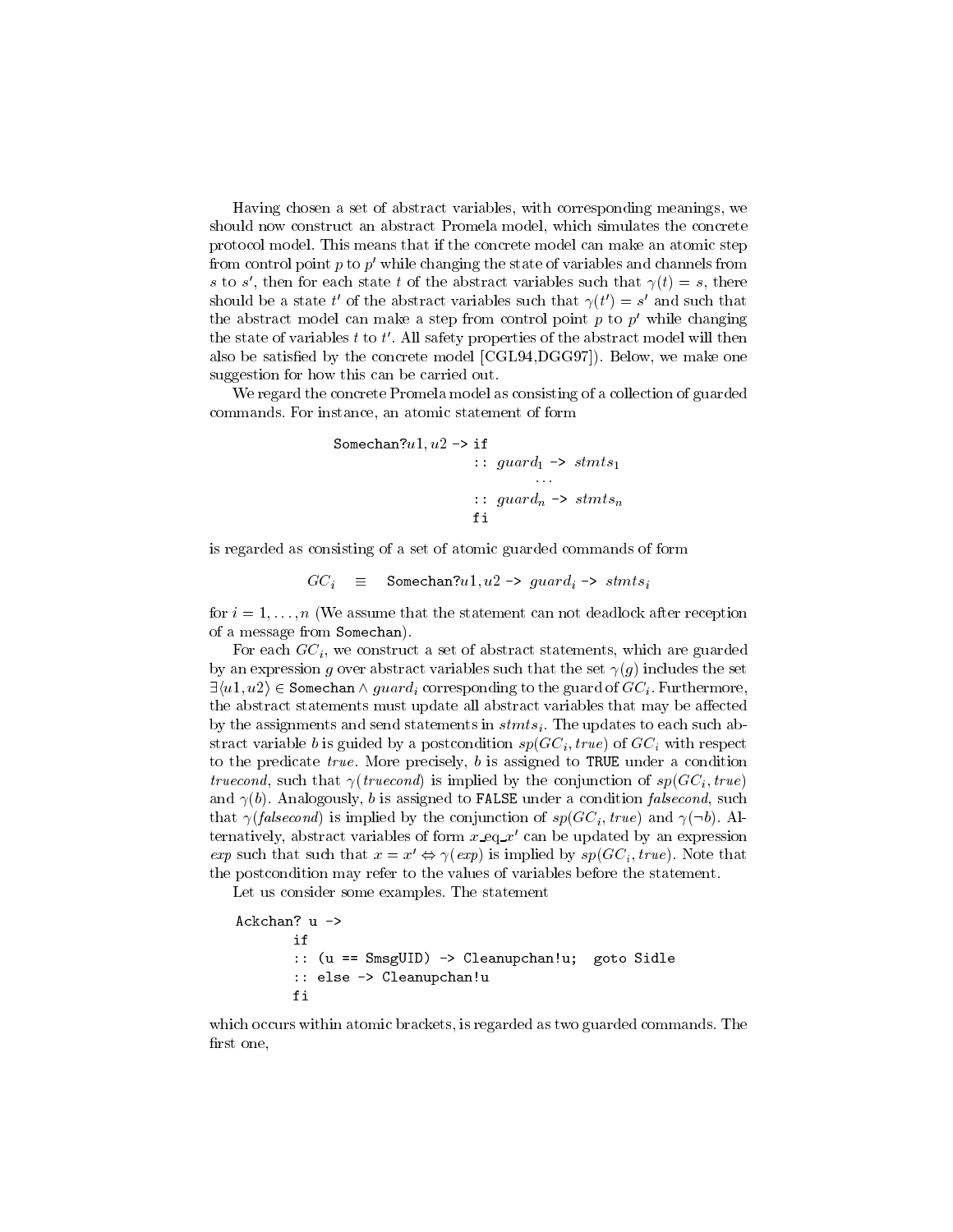Ackchan? u -> (u == SmsgUID) -> Cleanupchan!u; goto Sidle

has the guard

 $\exists \langle u \rangle \in \texttt{Acknowledran}$  :  $u = \texttt{SmsgUID}$ 

and the postcondition (disregarding the goto)

 $\exists$ ( $u$ )  $\in$  Ackchan  $u =$  SmsgUID  $\land$  Cleanupchan  $=$  Cleanupchan [l](SmsgUID)  $-$ 

where we use  $v$  - to denote the value of  $v$  before the statement. The guard can be abstraced by the predicate Ackchan mc  $(u =$  SmsgUID), which in the code is given the name Ackchan mc SmsgUID. Since the channel Cleanupchan is updated, the abstract statement must update variables of form Cleanupchan mc  $\psi$ . For instance, the variable Cleanupchan mc  $(u =$ RmsgUID) will be true after the statement, if either it was true before the statement, or if RmsgUID is equal to SmsgUID. The same holds for a variable of form Cleanupchan mc  $(u =$  RlastUID). Summarizing, the corresponding abstract statement will have the form

```
Ackchan_mc_SmsgUID ->
   Cleanupchan_mc_RmsgUID = (Cleanupchan_mc_RmsgUID || RmsgUID_eq_SmsgUID);
   Cleanupchan_mc_RlastUID = (Cleanupchan_mc_RlastUID || RlastUID_eq_SmsgU);
  goto Sidle
```
Similarly, the second statement, which can be written

Ackchan? u -> (u != SmsgUID) -> Cleanupchan!u

can be abstracted to

```
Cleanupchan_mc_RmsgUID =
 (Cleanupchan_mc_RmsgUID || (Ackchan_mc_RmsgUID && ! SmsgUID_eq_RmsgUID));
Cleanupchan_mc_RlastUID =
 (Cleanupchan_mc_RlastUID || (Ackchan_mc_RlastUID && ! SmsgUID_eq_RlastUID))
```
Note here that we have transformed the control structure by omitting the guard, which would be abstracted by Ackchan mc  $(u \neq \text{SmsgUID})$ . Such a guard will probably be true most of the time, so we omit it.

### **Abstraction of the Protocol**  $\overline{\mathbf{4}}$

In this section, we report on our manual application of the abstraction technique of the previous section to the Five Packet Handshake Protocol. In the abstract protocol model, boolean variables are chosen as described in the previous section. A (manual) dependency analysis is used to avoid including abstract variables that do not affect (directly or indirectly) the control flow of the protocol. The code of the abstract model is generated according to the principles in the preceding section. Some things to mention are the following.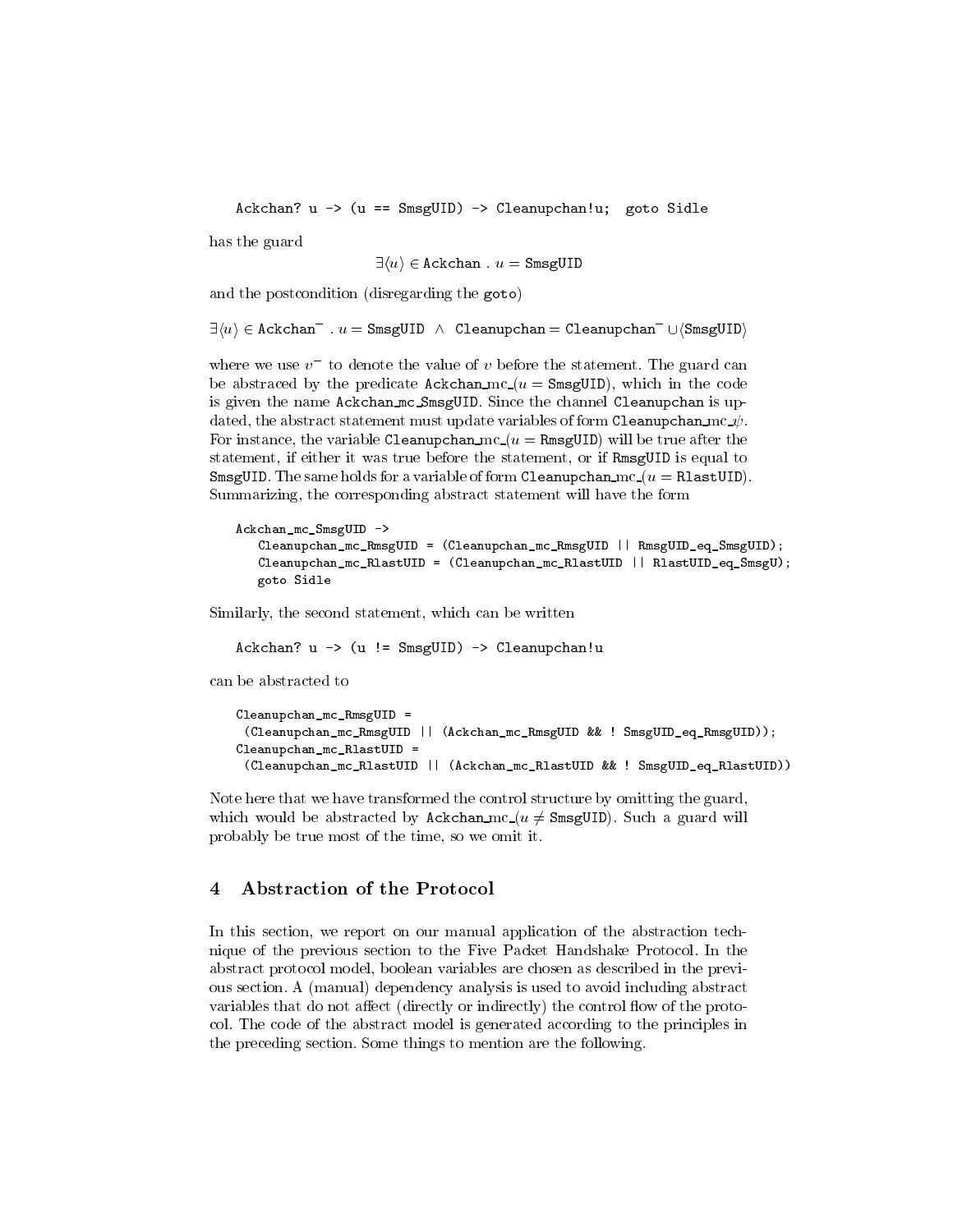- ${\bf T}$  in set of messages, which in the concrete model are represented by integers, and assigned to variables SnextMsg and RexpMsg, is treated in the same way as UIDs. In order to do that, we must first change the mechanism for checking that messages are not duplicated by the protocol. In the model of Section 2, this mechanism relies on the fact that messages are generated as increasing integers. We change this mechanism as follows. When a message is received, it is checked that it is equal to the message SnextMsg that the sender is trying to send. In addition, a boolean flag received SnextMsg records whether this message has been received previously. The flag is reset when a new message is considered for transmission by the sender.
- ${\rm Sineo}$  the boolean variables for comparisons are not local to any process, we make all variables global.
- { Names of variables are chosen to re
ect their meaning: for instance,
- RaccUID eq SaccUID is true iff the variables RaccUID and SaccUID have the same value. The variable Accchan mc neg RmsgUID and SaccUID is true if the channel Acceptchan may contain a message  $u, v$ , where the value of  $u$  is different from that of RmsgUID and v is equal to SaccUID.
- ${\bf M}$  are abstract state statements have been constructed in a rather uniform way. One statement, which maybe was not so straightforward, is the abstraction of

Acceptchan? u,  $v \rightarrow v ==$  SaccUID -> SmsgUID = u; break which is the normal reception of an *accept* message by the Sender, at control point Sneeduid. One problem concerned the update of Ackchan mc SmsgUID, which records whether the channel Ackhan may contain the message SmsgUID. The problem is that the above statement assigns a value of SmsgUID, about which it gives no information. A safe abstraction would be to set

Ackchan mc SmsgUID to true. This abstraction is sufficient to prove absense of duplication, but cannot prove that the protocol delivers all messages in the absense of crashes: the reason is that the abstract statement

 $Acknowledgment$   $Acknowledgment$  = TRUE automatically "inserts" an acknowledgment into the channel Ackchan.

A better solution is to guard the statement Ackchan mc SmsgUID <sup>=</sup> TRUE by some checks. For instance, if the channel Acceptchan does not contain any message  $\langle u, v \rangle$  where u is different from RmsgUID and v is equal to SmsgUID, then the statement can be guarded by Ackchan mc RmsgUID = TRUE, since u must then be equal to RmsgUID. We can make a similar check for RlastUID.

```
Ackchan_mc_SmsgUID =
    ( (Accchan_mc_neg_RmsgUID_and_SaccUID
        && Accchan_mc_neg_RlastUID_and_SaccUID
        \lambda)
     || (Accchan_mc_RmsgUID_and_SaccUID && Ackchan_mc_RmsgUID)
     || (Accchan_mc_RlastUID_and_SaccUID && Ackchan_mc_RlastUID)
    ) ;
```
A version of the abstract protocol model, without comments, is given in the appendix.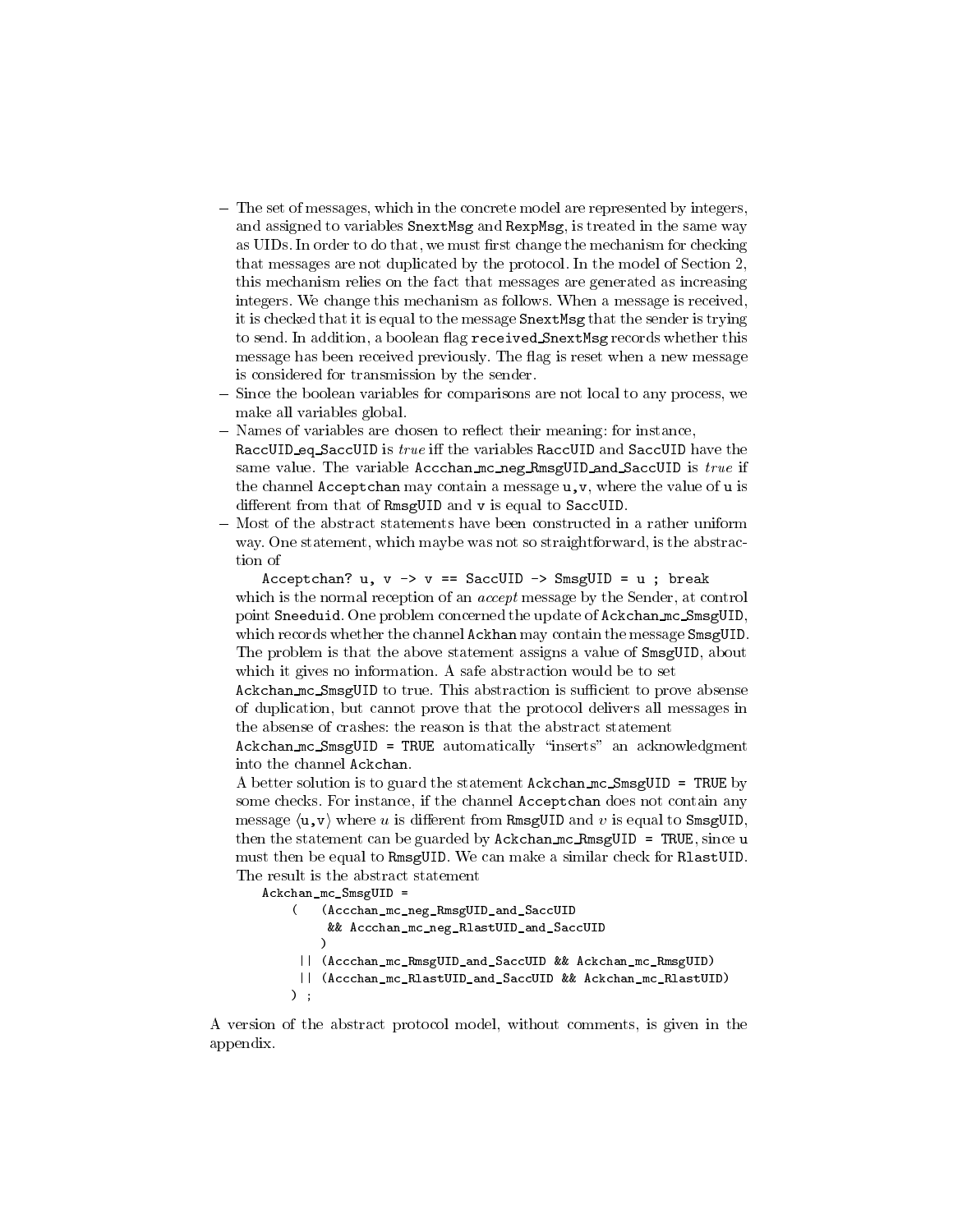Analysis of Abstract Model The abstract Protocol model shown above has a state space defined by control points and 20 boolean variables. The number of reachable states, as reported by SPIN, is 575. SPIN was used to analyze that the protocol delivers messages without duplication. On the other hand, the protocol can lose messages. If the possibility of crashes is excluded, then the number of reachable states becomes only 46, and SPIN could check that no messages are lost. This check was conducted using the boolean flag received SnextMsg.

## 5 Discussion and Conclusion

We have reported on the modeling and verification in SPIN of a protocol for single message transmission in TCP. A naive model of the protocol has far too many states for making an exhaustive analysis of the state-space possible. This situation is typical for any protocol which uses asynchronous message passing, where there are more than a couple of different message types.

The main part of the paper presents some techniques for reducing the state space by abstracting away the channels and data variables with unbounded ranges. In the particular case of this protocol, we could replace variables and channels by equality constraints, which were adapted to expressing properties of messages in channels. A contribution is to do this in a setting with unbounded channels. Since we cannot perform symbolic manipulations in SPIN, we have to represent the equality constraints in some way: we have chosen to represent each relevant equality constraint by a boolean variable. Other representations could have been possible, such as choosing a small finite domain where values are reused in an appropriate way (as done, e.g., in [JP93]), but we guess that such a representation would be less efficient in the presence of message channels.

In this work, we have produced the abstraction manually. This introduces a substantial risk for errors, and it would, of course, be desirable to perform the abstractions automatically. The abstractions of most statements were rather straight-forward, but a few required some care in order to generate a sufficiently detailed abstract model.

One motivation for the work is our experience that, as part of teaching formal methods, and protocol validation, it is important to teach good techniques for producing compact and manageable protocol models. In order not to lose the essence of formality, it is important that students understand how to make "correct" simplifications of a protocol, by means of abstractions (preferably safe abstractions), protocol transformations, etc. The principles for making abstractions are known, but a limited number of examples of their practical use have been published in the literature, in a way that can be read by students. With time, a well-documented library of safe abstractions should be developed.

Acknowledgments We are grateful to the reviewers for insightful comments, which helped improve the paper considerably.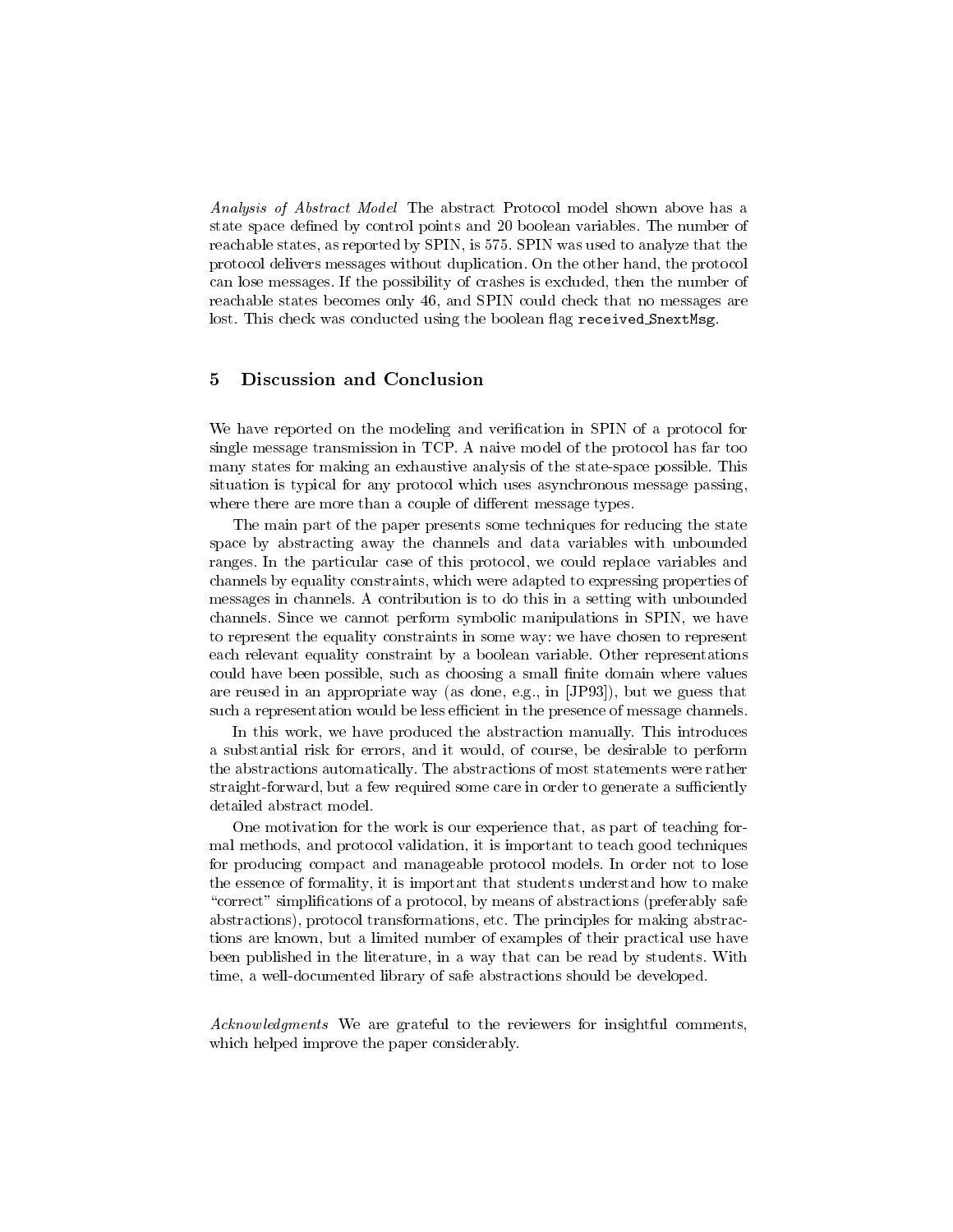# References

- $\left| \text{AVJ} \right|$  is a contracted abdulla, Karlis Cerails, Bengt Jonsson, and Tsay Tim-Kuen. General decidability theorems for infinite-state systems. In Proc.  $11^{th}$ IEEE Int. Symp. on Logic in Computer Science, pages 313-321, 1996.
- [AJ96] Parosh Aziz Abdulla and Bengt Jonsson. Verifying programs with unreliable channels. Information and Computation,  $127(2):91{-}101$ , 1996.
- [Bel76] D. Belsnes. Single-message communication. IEEE Trans. on Computers,  $COM-24(2):190-194$ , Feb. 1976.
- [BLO98] S. Bensalem, Y. Lakhnech, and S. Owre. Computing abstractions of in finite state systems automatically and compositionally. In Alan J. Hu and Moshe Y. Vardi, editors, Computer Aided Verification, volume 1427 of Lecture Notes in Computer Science, pages 319-331. Springer-Verlag, 1998.
- [CC77] P. Cousot and R. Cousot. Abstract interpretation: A unied model for static analysis of programs by construction or approximation of fixpoints. In Proc. 4 ACM Symp. on Principles of Programming Languages, pages 238{252, 1977.
- [CGL94] E. M. Clarke, O. Grumberg, and D.E. Long. Model checking and abstraction. ACM Trans. on Programming Languages and Systems, 16(5), Sept. 1994.
- [CU98] M.A. Colon and T.E. Uribe. Generating finite-state abstractions of reactive systems using decision procedures. In Proc.  $10^{th}$  Int. Conf. on Computer Aided Verification, volume 1427 of Lecture Notes in Computer Science. pages 293-304. Springer Verlag, 1998.
- [DDP99] S. Das, D.L. Dill, and S. Park. Experience with predicate abstraction. In Proc.  $11^{th}$  Int. Conf. on Computer Aided Verification, volume 1633 of Lecture Notes in Computer Science, 1999.
- [DGG97] Dennis Dams, Rob Gerth, and Orna Grumberg. Abstract interpretation of reactive systems. ACM Transactions on Programming Languages and Systems, 19(2), 1997.
- [GS97] S. Graf and H. Saidi. Construction of abstract state graphs with PVS. In Proc. 9 th Int. Conf. on Computer Aided Verication, volume 1254, Haifa, Israel, 1997. Springer Verlag.
- [JP93] B. Jonsson and J. Parrow. Deciding bisimulation equivalences for a class of non-finite-state programs. Information and Computation,  $107(2):272{-}302$ , Dec. 1993.
- [Lam90] L. Lamport. A theorem on atomicity in distributed algorithms. Distributed  $Computing, 4(2):59-68, 1990.$
- [LS97] D. Lesens and H. Saidi. Abstraction of parameterized networks. Electronic Notes in Theoretical Computer Science, 9, 1997.
- [Lyn96] N. Lynch. Distributed Algorithms. Morgan Kaufmann Publishers, 1996.
- [MP92] Z. Manna and A. Pnueli. The Temporal Logic of Reactive and Concurrent Systems. Springer Verlag, 1992.
- [SS99] H. Saidi and N. Shankar. Abstract and model check while you prove. In Proc.  $11^{th}$  Int. Conf. on Computer Aided Verification, volume 1633 of Lecture Notes in Computer Science, 1999.
- [Wol86] Pierre Wolper. Expressing interesting properties of programs in propositional temporal logic (extended abstract). In Proc.  $13^{th}$  ACM Symp. on Principles of Programming Languages, pages 184-193, Jan. 1986.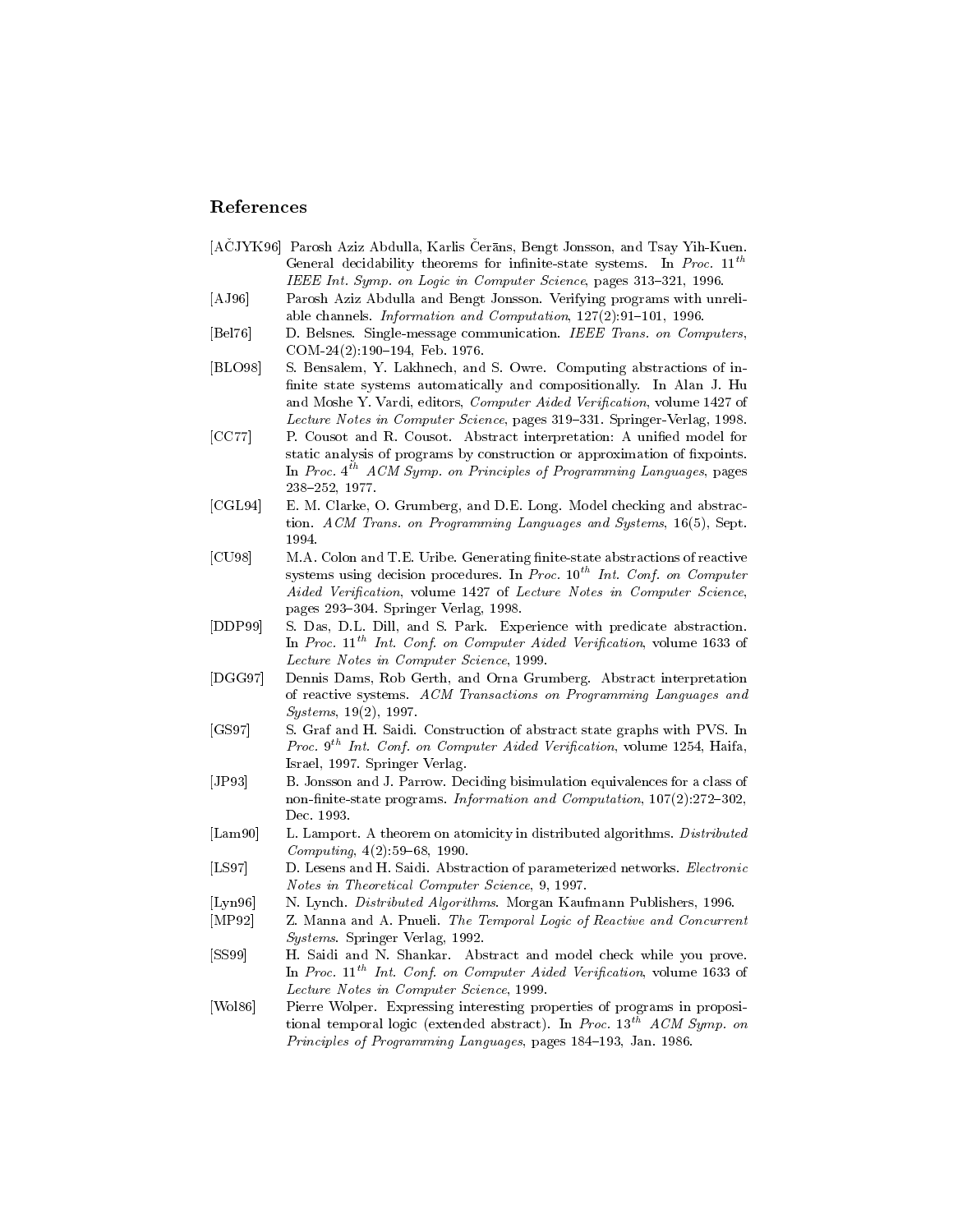### Promela Code of the Abstract Model  $\mathbf{A}$

In this appendix, we give a complete Promela listing of an abstract model of the protocol. The abstraction was performed by hand. In order to fit the code on paper, names of variables have been abbreviated in comparison with their description in the paper.

For instance, the variable Accchan mc RmsgUID and neg SaccUID, which records whether the channel Acceptchan may contain a message  $\langle$ RmsgUID, v $\rangle$  such that v is dierent from the value of SaccUID is written as Acc mc RmsgID a n SaccID.

```
#define FALSE 0
#define TRUE 1
                          \mathbf{1}bit RaccID_eq_SaccID;
bit RmsgID_eq_SmsgID, RlastID_eq_SmsgID, RmsgID_eq_RlastID;
bit Nu_mc_SaccID,
           Acc_mc_RmsgID_a_SaccID,
           Acc_mc_RmsgID_a_n_SaccID,
           Acc_mc_n_RmsgID_a_SaccID,
           Acc_mc_RlastID_a_SaccID,
           Acc_mc_RlastID_a_n_SaccID,
           Acc_mc_n_RlastID_a_SaccID,
            Send_mc_SmsgID,
            Send_mc_SnextMsg_a_RmsgID,
            Send_mc_n_SnextMsg_a_RmsgID,
           Ack_mc_SmsgID,
           Ack_mc_RmsgID,
           Ack_mc_RlastID,
           Cu_mc_RmsgID,
           Cu_mc_RlastID;
bit Received_SnextMsg = TRUE;
active proctype Sender()
{\color{red} \bullet} . The contract of the contract of the contract of the contract of the contract of the contract of the contract of the contract of the contract of the contract of the contract of the contract of the contract of 
Sidle: atomic{
         Send_mc_SnextMsg_a_RmsgID = FALSE;
         Received_SnextMsg = FALSE;
         RaccID_eq_SaccID = FALSE;
         Nu_mc_SaccID = FALSE;
         Acc_mc_RmsgID_a_SaccID = FALSE;
         Acc_mc_n_RmsgID_a_SaccID = FALSE;
         Acc_mc_RlastID_a_SaccID = FALSE;
         Acc_mc_n_RlastID_a_SaccID = FALSE
```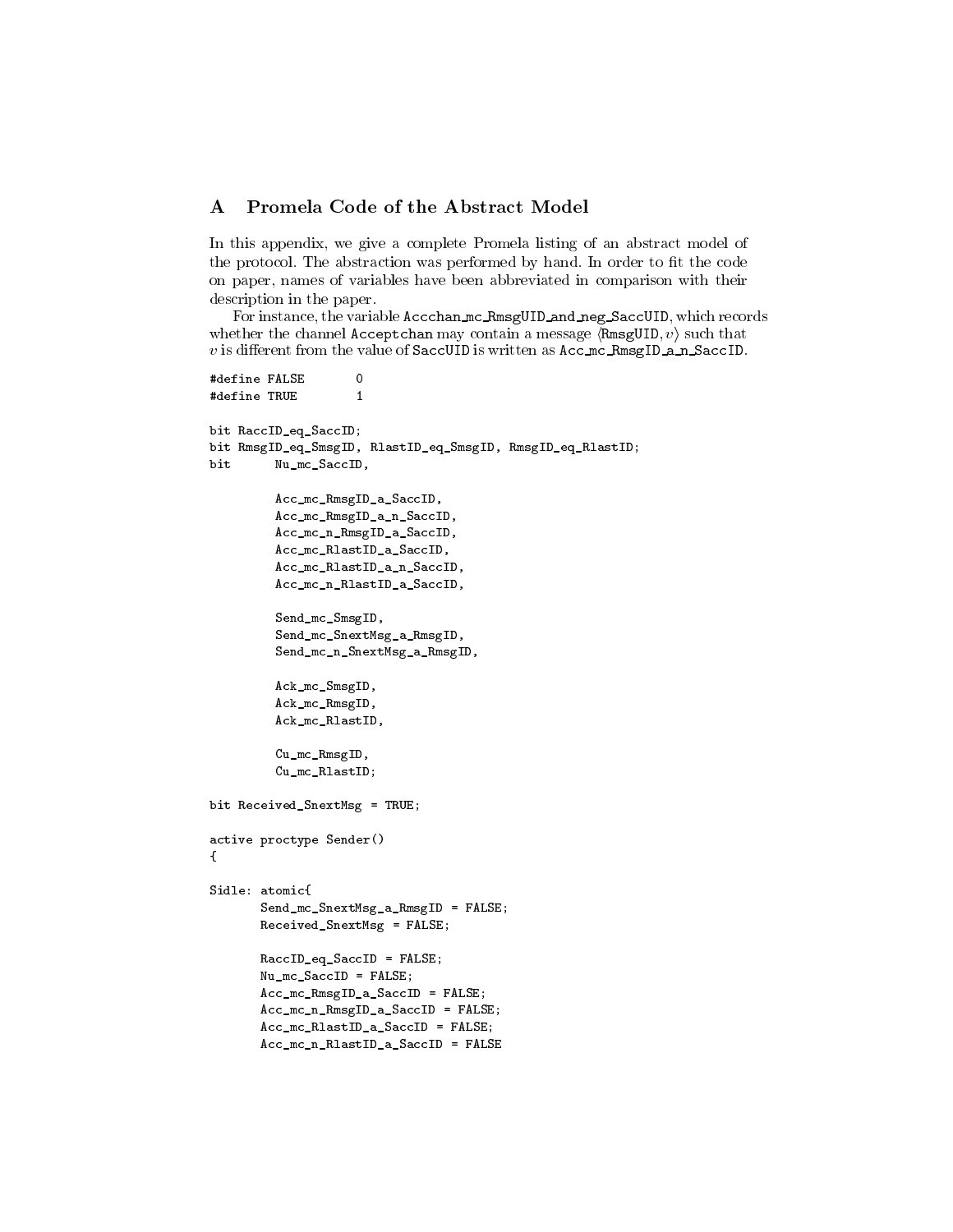```
SneedID: do
                                    /* (re)transmit the needID message */:: Nu_mc_SaccID = TRUE:: atomic{(Acc_mc_RmsgID_a_SaccID || Acc_mc_n_RmsgID_a_SaccID) ->
            Ack_m c_SmsgID =( (Acc_mc_n_RmsgID_a_SaccID && Acc_mc_n_RlastID_a_SaccID)
              | | (Acc_mc_RmsgID_a_SaccID && Ack_mc_RmsgID)
              || (Acc_mc_RlastID_a_SaccID && Ack_mc_RlastID)
             );
            if :: Acc_mc_RmsgID_a_SaccID -> RmsgID_eq_SmsgID = TRUE
               :: Acc_mc_n_RmsgID_a_SaccID -> RmsgID_eq_SmsgID = FALSE
            fi;
            if :: Acc_mc_RlastID_a_SaccID -> RlastID_eq_SmsgID = TRUE
               :: Acc_mc_n_RlastID_a_SaccID -> RlastID_eq_SmsgID = FALSE
            fi;
            break
         \mathcal{F}:: atomic(Cu_mc_RmsgID = (Cu_mc_RmsgID || Acc_mc_RmsgID_a_nSaccID);\texttt{Cu\_mc\_PlastID} \ = \ \texttt{(Cu\_mc\_PlastID} \ \mid \ \ \texttt{Acc\_mc\_PlastID\_a\_n\_SaccID})<sup>}</sup>
      :: atomic(Cu_mc_RmsgID = (Cu_mc_RmsgID || Ack_mc_RmsgID);Cu_{mc}RlastID = (Cu_{mc}RlastID || Ack_mc_RlastID)
         \mathcal{P}:: goto Scrash
      od:
Ssend: do
      :: atomic{Send_mc_SnextMsg_a_RmsgID =
                        (Send_mc_SnextMsg_a_RmsgID | | RmsgID_eq_SmsgID);
                 Send_mc_SmsgID = TRUE\mathcal{F}:: atomic{Ack_mc_SmsgID ->
                     Cu_{mc_{max}}ID = (Cu_{mc_{max}}ID || RmsgID_{eq_{S}supID);Cu_mc_RlastID = (Cu_mc_RlastID || RlastID_eq_SmsgID);
                    goto Sidle
          ι
      :: atomic{Cu_mc_RmsgID =(Cu_mc_RmsgID | | (Ack_mc_RmsgID && ! RmsgID_eq_SmsgID));
              Cu<sub>_mc_RlastID</sub> =
                  (Cu_mc_RlastID | | (Ack_mc_RlastID && ! RlastID_eq_SmsgID))
         <sup>}</sup>
      :: atomic{Cu_mc_RmsgID =Cu<sub>_mc_RmsgID</sub>
              \left(|| ((Acc_mc_RmsgID_a_SaccID ||Acc_mc_RmsgID_a_n_SaccID)
                     && ! RmsgID_eq_SmsgID));
            Cu_mc_RlastID =Cu<sub>_mc_RlastID</sub>
              \left(| | ((Acc_mc_RlastID_a_SaccID | | Acc_mc_RlastID_a_n_SaccID)
                     && ! Rlast ID_eq_Smsg ID));
```
 $\}$ :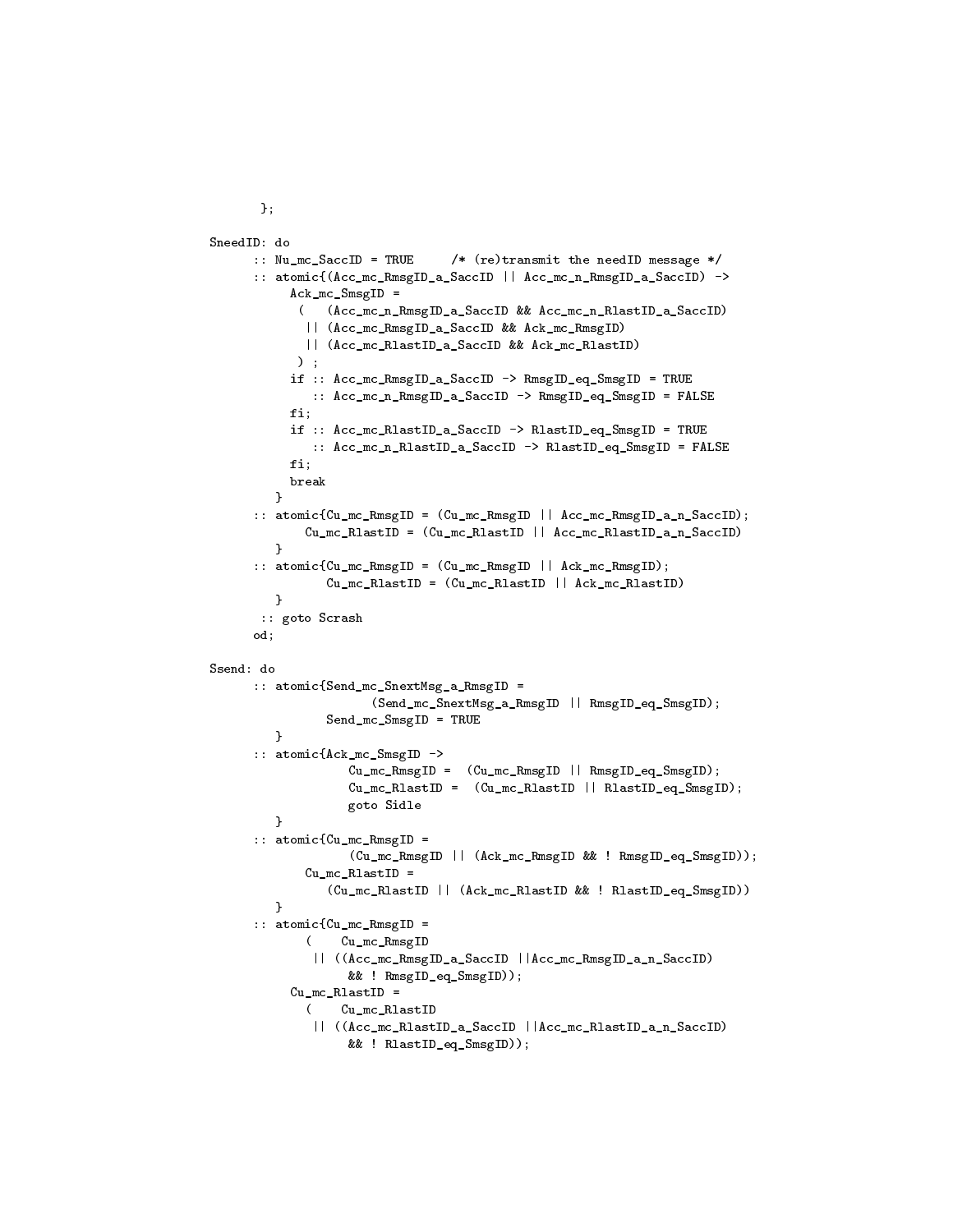```
\rightarrow}
         :: goto Scrash
       od ;
Scrash: goto Sidle
J.
}
active proctype Receiver()
{\color{red} \bullet} . The contract of the contract of the contract of the contract of the contract of the contract of the contract of the contract of the contract of the contract of the contract of the contract of the contract of 
Ridle: atomic{
        RmsgID_eq_SmsgID = FALSE;
        RmsgID_eq_RlastID = FALSE;
        Acc_mc_RmsgID_a_SaccID = FALSE;
        Acc_mc_RmsgID_a_n_SaccID = FALSE;
        Send_mc_SnextMsg_a_RmsgID = FALSE;
        Send_mc_n_SnextMsg_a_RmsgID = FALSE;
        Ack_mc_RmsgID = FALSE;
        Cu_{mc}RmsgID = FALSE;
       do
       :: atomic{Nu_mc_SaccID -> RaccID_eq_SaccID = TRUE; break}
       :: atomic{TRUE -> RaccID_eq_SaccID = FALSE; break}
       :: atomic{Ack_mc_SmsgID =
               (Ack_mc_SmsgID || (Send_mc_SmsgID && ! RlastID_eq_SmsgID));
             Ack_mc_RmsgID =( Ack_mc_RmsgID
                 || ((Send_mc_SnextMsg_a_RmsgID ||Send_mc_SnextMsg_a_RmsgID)
                      && ! RmsgID_eq_RlastID))
           }
         :: goto Rcrash
       od;
Raccept:
       do
       :: atomic{Acc_mc_RmsgID_a_SaccID =
                        (Acc_mc_RmsgID_a_SaccID || RaccID_eq_SaccID);
                   Acc_mc_RmsgID_a_n_SaccID =
                        (Acc_mc_RmsgID_a_n_SaccID || ! RaccID_eq_SaccID);
                   Acc_mc_RlastID_a_SaccID =
                         (Acc_mc_RlastID_a_SaccID
                          || (RmsgID_eq_RlastID && RaccID_eq_SaccID));
                   Acc_mc_RlastID_a_n_SaccID =
                         (Acc_mc_RlastID_a_n_SaccID
                          || (RmsgID_eq_RlastID && ! RaccID_eq_SaccID));
                   Acc_mc_n_RlastID_a_SaccID =
                         (Acc_mc_n_RlastID_a_SaccID
                          || (! RmsgID_eq_RlastID && RaccID_eq_SaccID))
         }
       :: assert ( !(Send\_mc\_n\_SnextMsg\_a\_RmsgID
```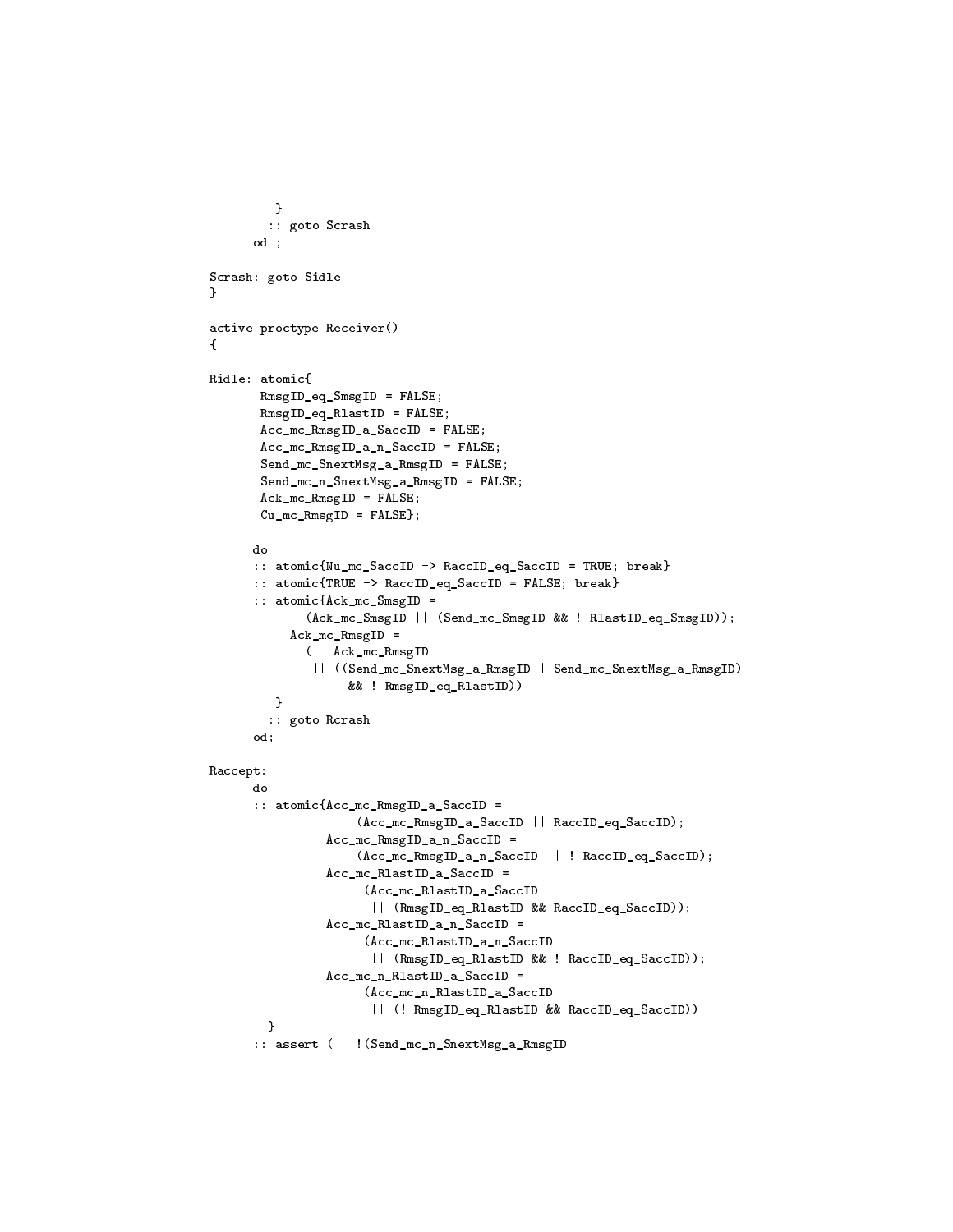```
|| (Send_mc_SnextMsg_a_RmsgID && Received_SnextMsg)))
      :: atomic{(Send_mc_SnextMsg_a_RmsgID ||Send_mc_n_SnextMsg_a_RmsgID)
                    -> RmsgID_eq_RlastID = TRUE;
                        RlastID_eq_SmsgID = RmsgID_eq_SmsgID;Acc_mc_RlastID_a_SaccID = Acc_mc_RmsgID_a_SaccID;
                        Acc_mc_RlastID_a_n_SaccID = Acc_mc_RmsgID_a_n_SaccID;Acc_mc_n_RlastID_a_SaccID = Acc_mc_n_RmsgID_a_SaccID;
                        Cu_{mc} RlastID = Cu_{mc} RmsgID;
                        Received_SnextMsg = TRUE;break
          \mathcal{E}:: atomic{(Send_mc_SmsgID && ! RmsgID_eq_SmsgID && ! RlastID_eq_SmsgID)
                         \rightarrow Ack_mc_SmsgID = TRUE
         \mathcal{F}:: atomic{Cu_mc_RmsgID \rightarrowRmsgID_eq_RlastID = FALSE;RlastID_eq_SmsgID = FALSE;Acc_mc_n_RlastID_a_SaccID =(Acc_mc_n_RlastID_a_SaccID | | Acc_mc_RlastID_a_SaccID);
                  Acc_mc_RlastID_a_SaccID = FALSE;Acc_mc_RlastID_a_n_SaccID = FALSE;Ack_m c_R lastID = FALSE;Cu_{mc} RlastID = FALSE;
                  goto Ridle
          \mathcal{L}:: goto Rcrash
      od;
Rack:
      do
      :: atomic{Ack_mc_RmsgID} = TRUE;
                 Ack_m c_SmsgID = (Ack_m c_SmsgID || RmsgID_eq_SmsgID);Ack_m c_R lastID = (Ack_m c_R lastID || RmsgID_eq_R lastID)ι
      :: atomic{Cu<sub>mc</sub>_RlastID ->
                  RmsgID_eq_RlastID = FALSE;RlastID_eq_SmsgID = FALSE;Acc_mc_n_RlastID_a_SaccID =(\verb+Acc_mc_n_RlastID_a_SaccID || Acc_mc_RlastID_a_SaccID);Acc_mc_RlastID_a_SaccID = FALSE;Acc_mc_RlastID_a_n_SaccID = FALSE;Ack_mc_RlastID = FALSE;Cu_{mc_{R}lastID = FALSE;goto Ridle
          \mathcal{F}:: atomic{
              Ack_m c_S m s g I D =(Ack_mc_SmsgID | | (Send_mc_SmsgID && ! RlastID_eq_SmsgID));
              Ack_m c_R m s g I D =(Ack_mc_RmsgID|| ((Send_mc_SnextMsg_a_RmsgID ||Send_mc_SnextMsg_a_RmsgID)
```